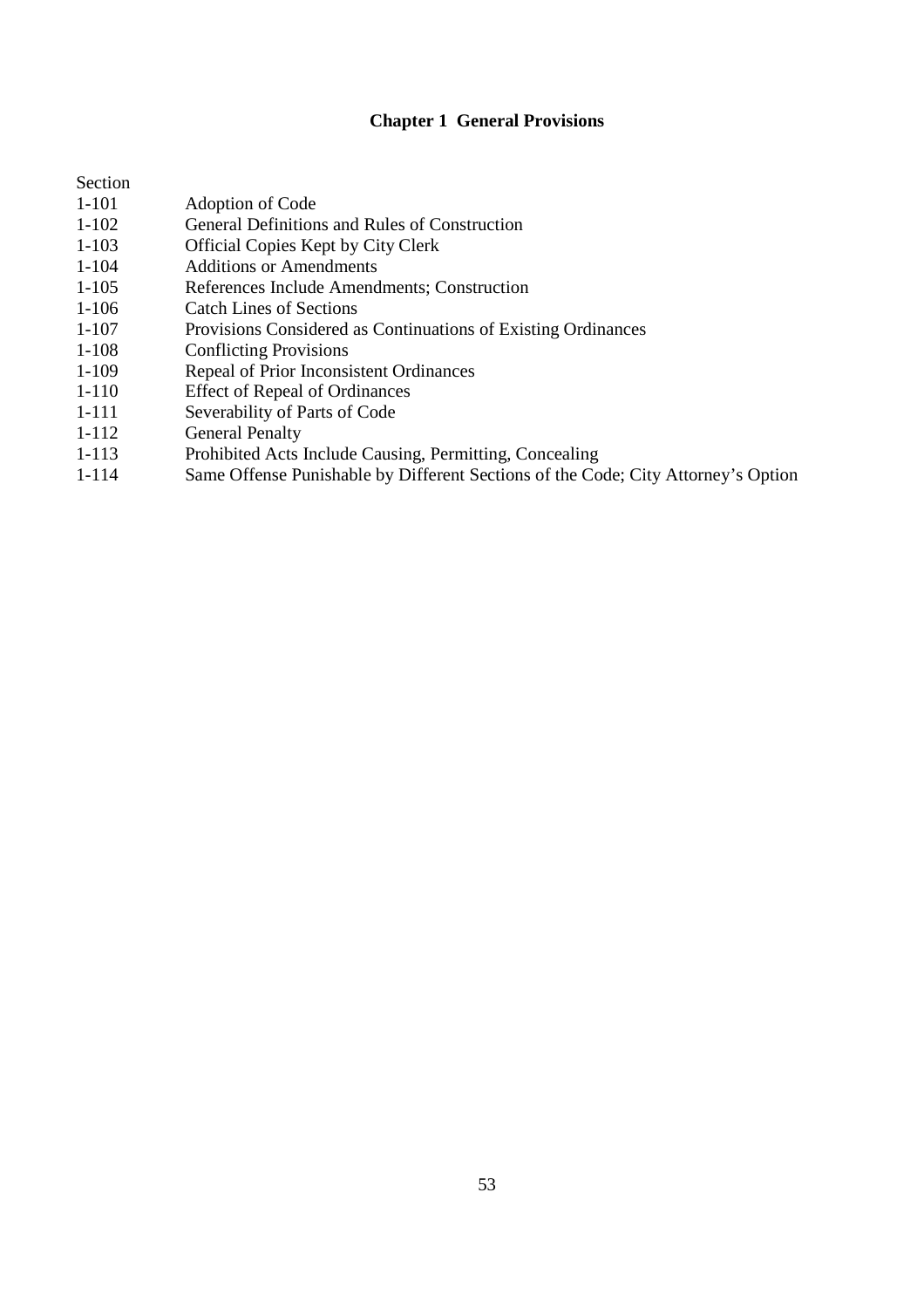# **Chapter 1 General Provisions** *(Adopting Ordinance)*

An Ordinance to revise and codify the ordinances of the City of Caribou. The City of Caribou ordains:

#### **Section 1-101 Adoption of Code**

The *Caribou Code*, as compiles and published by the Maine Municipal Association, May, 1980, is hereby adopted to the City Council of the City of Caribou, Maine. This adopting ordinance shall be integrated into said Code as Chapter 1, General Provisions and the entire Code shall be viewed as one ordinance known and cited as the Caribou Code. All references in these adopting provisions to "this Code" refer to the Caribou Code. Copies of the Caribou Code are on file in the office of the City Clerk for public inspection.

*State Law Reference: 30 M.R.S.A. §2156 Charter Reference: Article II, sec. 2.15* 

#### **Sec. 1-102 General Definitions and Rules of Construction**

In the construction of this Code, and of all ordinances and resolutions of the City, the following rules shall be observed, unless otherwise specifically provided or unless such construction would be inconsistent with the manifest intent of the City Council.

*And; or.* "And" may be read "or" and "or" may be read "and", if the sense requires it.

*City* means the City of Caribou.

*Code* or *this Code* means the *Caribou Code*.

*Council* means the Caribou City Council.

*County* means Aroostook County, Maine.

*Definitions* given within a chapter or article apply only to words or phrases used in such chapter or article unless otherwise provided.

*Gender*. A word importing the masculine gender shall extend and be applied to females and to firms, partnerships and corporations as well as to males.

*May; shall.* The word "may" is permissive, and the word "shall" is mandatory.

*Month* means a calendar month.

*M.R.S.A.* means *Maine Revised Statutes Annotated*.

*Municipal Officers* means the Municipal Officers of the City of Caribou, Maine.

*Oath* shall be construed to include an affirmation in all cases in which by law an affirmation may be substituted for an oath.

*Owner* applied to any property, shall include any part owner, joint owner, tenant in common, tenant in partnership, joint tenant or tenant by the entirety of the whole or a part of such property.

*Person* shall extend and be applied to associations, firms, partnerships and bodies, politic and corporate as well as to individuals.

Whenever the word "person" is used in any section of this Code prescribing a penalty or fine as applied to partnerships or associations, the word shall include the partners or members thereof, and such word as applied to corporations shall include the officers, agents or employees thereof who are responsible for any violation of said section.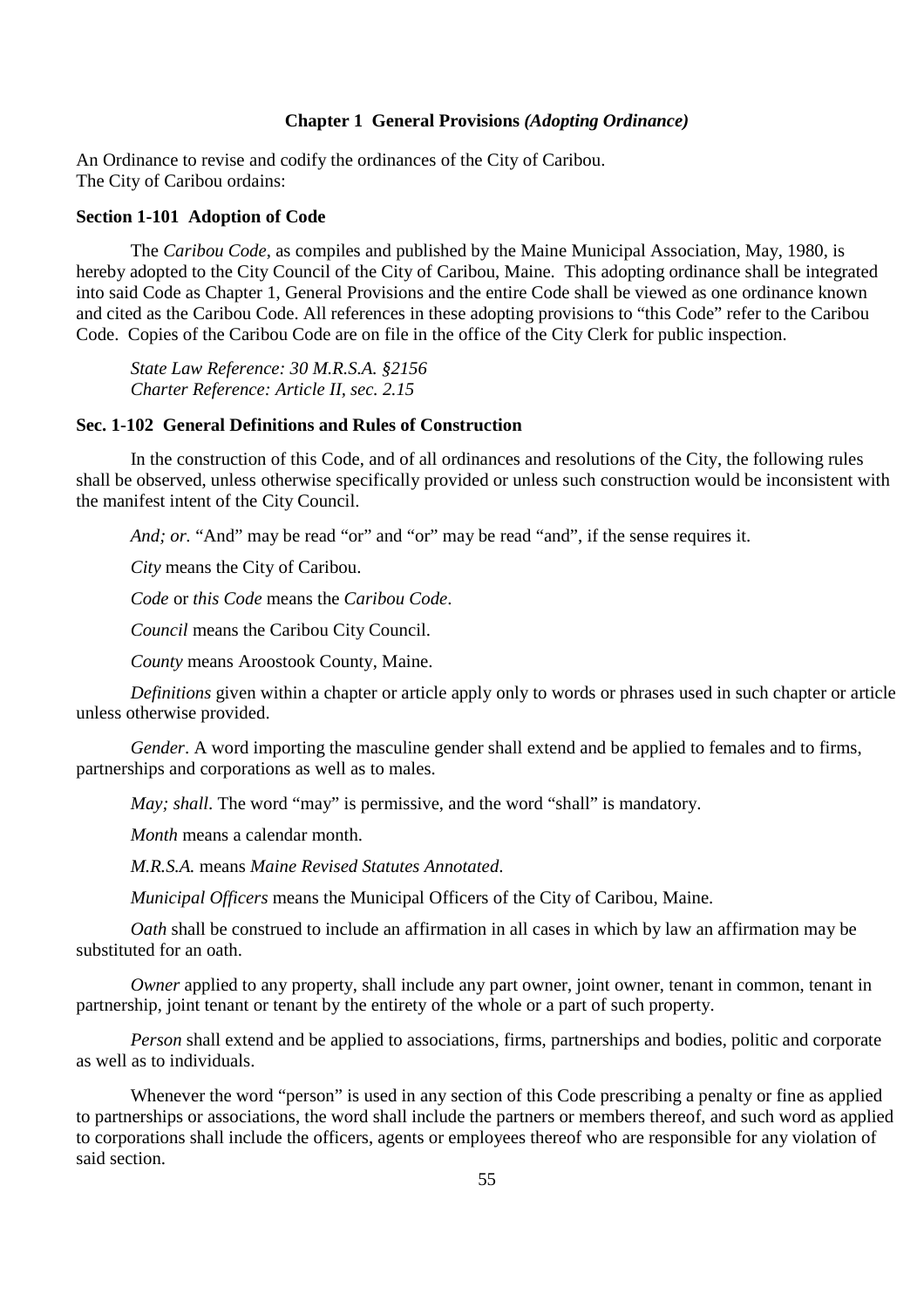*Preceding; following* mean next before and next after, respectively.

*State* means the State of Maine.

*Statutes or Revised Statutes* mean the latest published edition of the Statutes or Revised Statutes of

Maine.

*Street* shall include public avenues, boulevards, highways, roads, alleys, lanes, viaducts, bridges and the approaches thereto and all other public thoroughfares in the city, and shall mean the entire width thereof between abutting property lines; it shall be construed to include a sidewalk or footpath, unless the contrary is expressed or unless such construction would be inconsistent with the manifest intent of the City Council.

*Tenant* means any person occupying the premises, building or land of another in subordination to such other person's title and with his express or implied assent, whether he occupies the whole or a part of those premises, building or land, whether alone or with others.

*Tense*. Words used in the past or present tense include the future, past and present where applicable unless the context clearly indicates otherwise.

*Time* means an hour of the day according to the official time of the City.

*Week* means seven (7) days.

*Words* and *phrases* shall be construed according to the common and approved usage of the language, but technical words and phrases and others that have acquired a peculiar and appropriate meaning in the law, shall be construed and understood according to such meaning.

*Writing* and *Written* mean any representation or words, letters or figures, whether by printing or otherwise, capable of comprehension by ordinary visual means.

*Year* means a calendar year.

### **Sec. 1-103 Official Copies Kept by City Clerk**

The City Clerk shall keep in his office a copy of this Code in loose leaf form. It shall be the express duty of the City Clerk or someone authorized by him to insert in their designated places all amendments or ordinances which indicate the intention of the City's legislative body to make the same a part of this Code when the same have been printed or reprinted in page form, and to extract from this Code all provisions which may from time to time be repealed by the City's legislative body.

#### **Sec. 1-104 Additions or Amendments**

Any additions or amendments to this Code, when passed in such form as to indicate the intention of the legislative body of the City of Caribou to make the same a part hereof, shall be deemed to be incorporated into this Code so that reference to the "Caribou Code" to make the same a part hereof, shall be understood as including them.

#### **Sec. 1-105 References Include Amendments; Construction**

Any reference in this Code to an ordinance or provision of this Code shall mean such ordinance or provision as may now exist or is hereafter amended.

Any references in this Code to chapters, articles, division or section shall be to the chapters, articles, divisions and sections of this Code unless otherwise specified.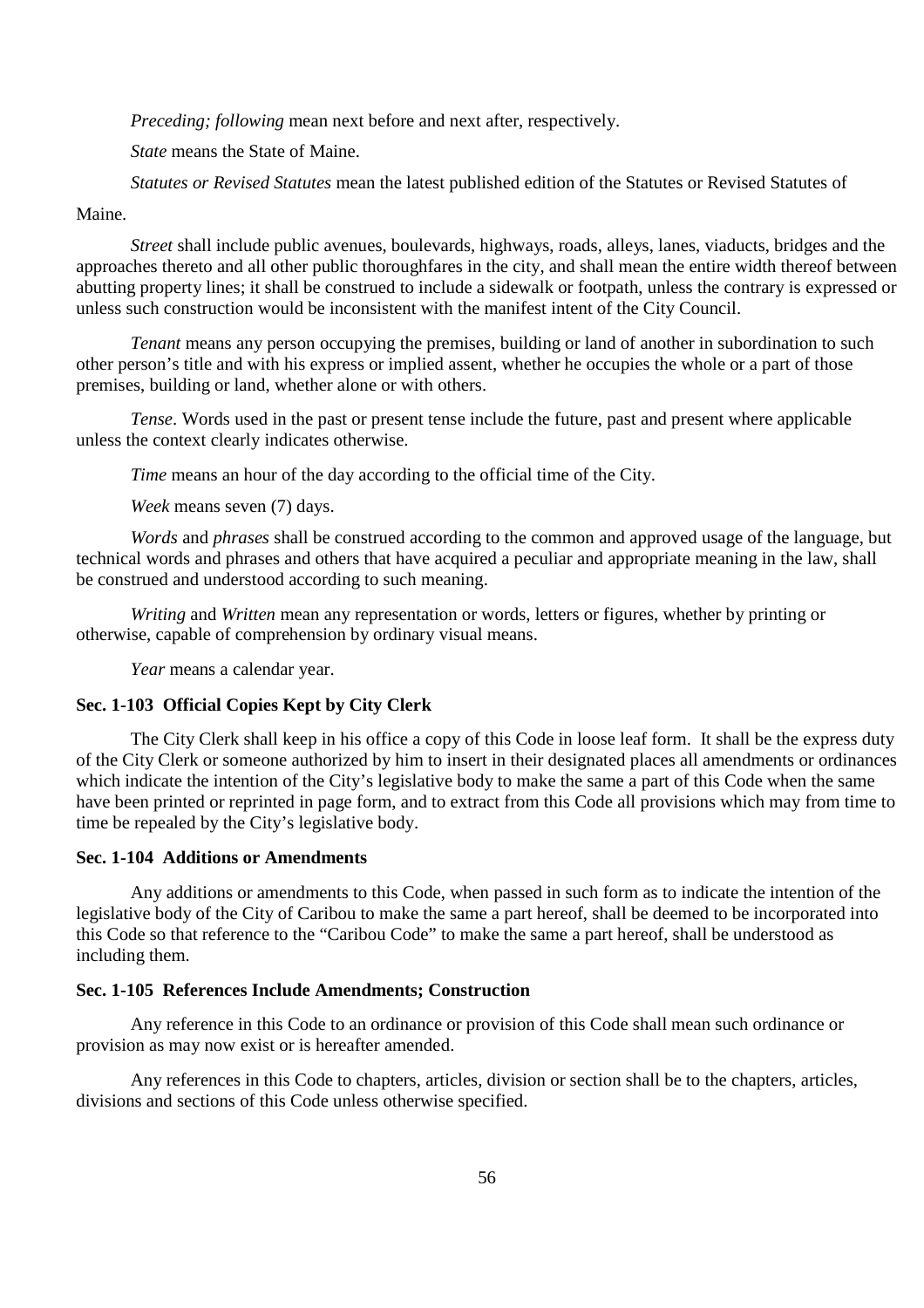#### **Sec. 1-106 Catch Lines of Sections**

The catch lines of the sections appearing in this Code are only intended as guide words or phrases to indicate the contents of the sections and shall not be deemed to be a part of or effect the application or substance of such sections unless expressly so provided.

#### **Sec. 1-107 Provisions Considered as Continuations of Existing Ordinances**

The provisions appearing in this Code, so far as they are in substance the same as the provisions of ordinances existing at the time of the effective date of this Code, shall be considered as continuations thereof and not as new enactments.

#### **Sec. 1-108 Conflicting Provisions**

- 1. If the provisions of different chapters, articles, divisions or sections of this Code conflict with or contravene each other, the provisions of each chapter, article, division or section shall prevail as to all matters and questions growing out of the subject matter of that chapter, article, division or section.
- 2. If clearly conflicting provisions are found in different sections of the same chapter, the provisions of the section last enacted shall prevail unless the construction is inconsistent with the meaning of that Chapter.
- 3. Where any conflict exists between a provision of this Code and any provision of the City Charter or Maine Revised Statutes, the latter shall prevail.

# **Sec. 1-109 Repeal of Prior Inconsistent Ordinances**

This Code shall effect a repeal or all ordinances, orders and resolutions in effect prior to its adoption which are in conflict with its provisions.

#### **Sec. 1-110 Effect of Repeal of Ordinances**

The repeal of an ordinance shall not revive any ordinances in force before or at the time the ordinance repealed took effect.

The repeal of an ordinance shall not affect any punishment or penalty incurred before the repeal took effect, nor any suit, prosecution or proceeding pending at the time of the repeal, for any offense committed under the ordinance repealed.

#### **Sec. 1-111 Severability of Parts of Code**

If any section, paragraph, sentence or clause contained in this Code shall for any reason be adjudged by any court of competent jurisdiction to be invalid or unconstitutional, such judgment shall not affect, impair or invalidate the remainder of the rules, regulations and ordinances contained in this Code, but shall be confined in its operation to the section, paragraph, sentence, clause or part thereof directly involved in the controversy in which such judgment shall have been rendered.

### **Sec. 1-112 General Penalty**

Whenever in this Code or in material adopted by reference by this Code any act is prohibited, made, or declared to be unlawful, or whenever in this Code or in material adopted by reference by this Code the doing of any act is required or the failure to do any act is declared to be unlawful and where no specific penalty is provided thereof, the violation of such provision shall be punishable by a fine of not more than one hundred dollars (\$100.00) plus costs. This penalty shall not be deemed to be exclusive of any other appropriate legal or equitable action. Each day any violation of this Code occurs or continues shall constitute a separate offense.